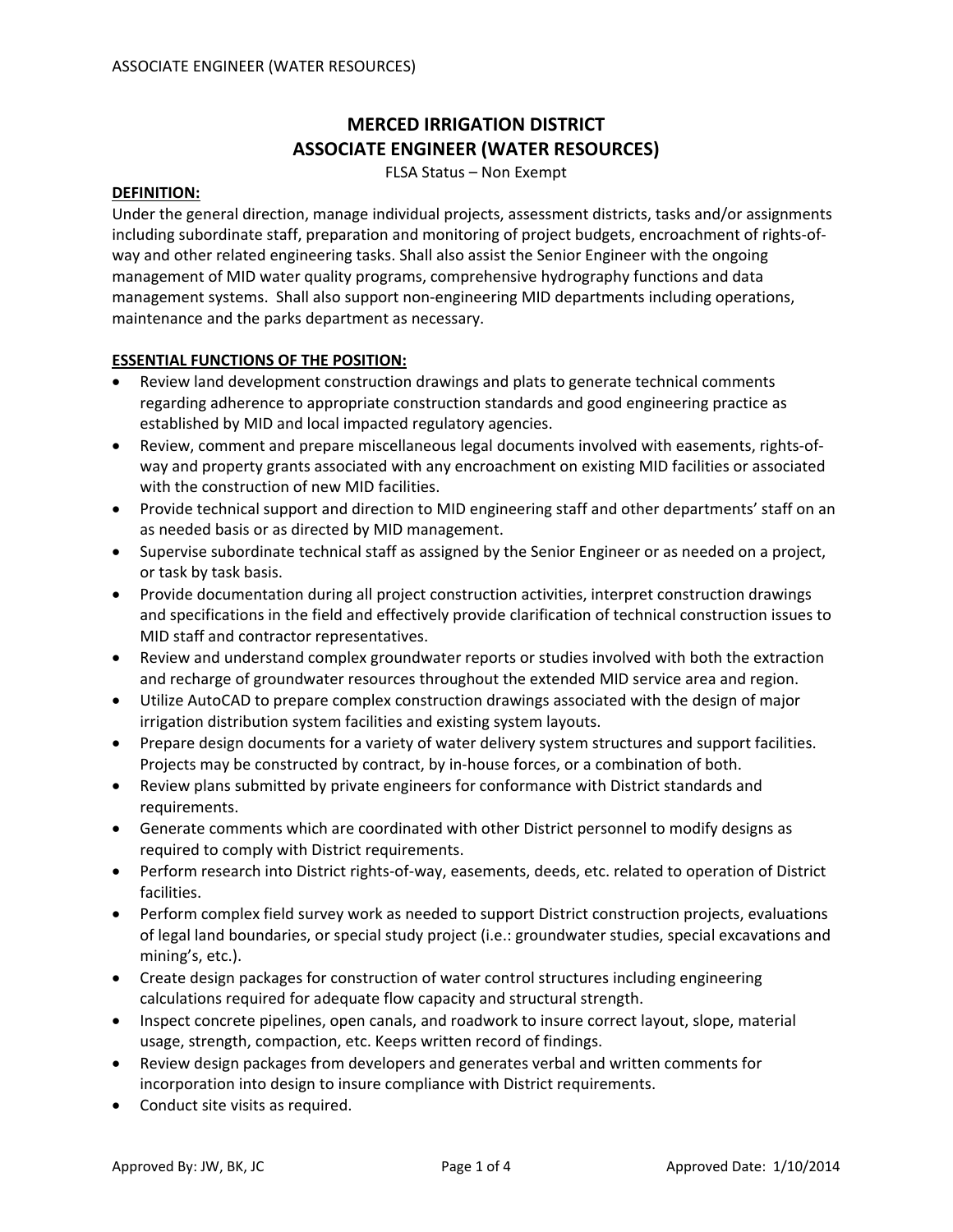- Understand electronic total station in conjunction with data collector to perform topographic and canal surveys for complex construction projects requiring in‐depth knowledge of trigonometry and surveying.
- Perform compass rule or least squares error adjustment of data.
- Perform other duties as requested, directed or assigned.

## **QUALIFICATIONS:**

Any combination of experience and education that would prepare the candidate for the duties and responsibilities of the position is acceptable.

## **Education:**

• Bachelor of Science Degree in Civil or Agricultural Engineering from an accredited college or university.

## **Experience:**

- California registration as an Engineer in Training (EIT), or the ability to acquire within one year of employment.
- Two (2) years of experience as a professional engineer with background in the hydraulic design of both open channel and closed conduit water conveyance systems, and the preparation of technical reports and studies associated with the feasibility and master planning of large water resources and distribution related projects or facilities.
- Significant working knowledge of engineering production and design software including MS Word, Excel, Project and access in addition to AutoCAD and GIS latest used versions.

#### **Ability to:**

- Work closely with all MID Engineering Department staff and management, constituents, consultants, contractors, other governmental agency representatives and the general public.
- Exercise leadership, authority and management tactfully and effectively.
- Assist with the negotiations of agreements with various entities.
- Interact effectively with City and County governments serving MID's best interests.
- Independently solve problems and make recommendations to the Senior Engineer regarding the incorporation of standards, procedures, and policies to best serve District constituents.
- Work independently.
- Provide prompt and proper response to public concerns and complaints.
- Communicate effectively both orally and in writing. Work cooperatively with staff, employees and employee organizations.
- Handle confidential information appropriately and professionally.
- Effectively utilize various engineering software associated with spreadsheets, word processing and other typical office software programs.
- Build consensus with the public, be it on a cooperative project or District standard enforcement.
- Appreciate and be sensitive to the political reality in a small public agency.
- Apply common sense based on best engineering practices in resolving nonstandard situations, and field adjustments.
- Attend District directed course work related to daily activities.
- Learn new computer engineering software when the need arises.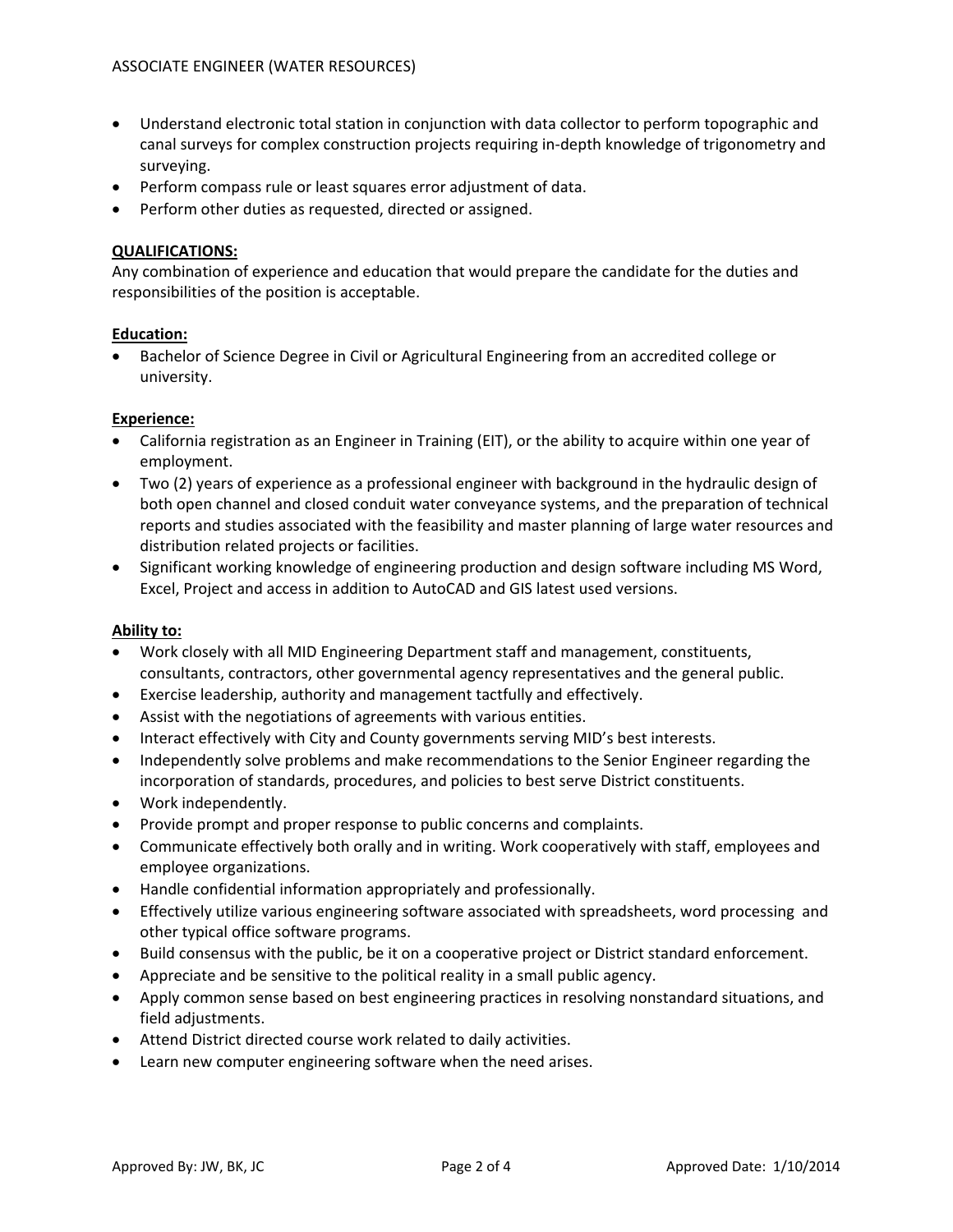# **Knowledge of:**

- Civil Engineering practices related to water conveyance infrastructure to water conveyance design and hydraulics;
- Hydraulic calculations to determine the capacities of open and closed irrigation distribution systems;
- Above average knowledge of GIS and AutoCAD, knowledge of Civil 3D is a plus;HEC-RAS modeling software is a plus
- Project initiation, CEQA requirements, design and construction;
- Familiarity with Subdivision Map Act, the use of GPS survey equipment and GIS software is a plus;
- Have a thorough understanding of basic PC computer systems and MS software including, but not limited to, Word, Excel, Project, Power Point, and Access;
- Significant understanding of hydrography and SCADA functions of the Engineering Department including stream flow measurements, grower delivery flow rates verification and associated data management and analysis;
- Bid specifications principals, bid and contracting processes and applicable laws.
- Research and analysis methodologies;
- Technical Report Preparation;
- Supervisory skills to effectively lead and direct subordinate engineering staff.

# **Necessary Special Requirements:**

- A valid California Class C Driver License and the ability to maintain insurability under the District's vehicle insurance program.
- Abide by all District policies, guidelines and rules.

## **ENVIRONMENTAL FACTORS:**

- Exposure to the sun: 10% or less work time spent outside a building and exposed to the sun.
- Irregular or extended work hours: Occasionally required to change working hours or work overtime.
- Work performed in an office environment

The mental and physical demands described here are representative of those that must be met by an employee to successfully perform the essential functions of this job. Reasonable accommodations may be made to enable individuals with disabilities to perform the essential functions:

## **ESSENTIAL MENTAL ABILITIES:**

- Exercise independent judgment.
- Self directing and organized.
- Reason objectively.
- Assess, project and plan work activities on a daily and weekly basis.
- Interpret state/ federal/agency regulations.
- Document concisely, accurately and timely.
- Handle a variety of duties which may be interrupted or changed by immediate circumstances.

#### **TYPICAL PHYSICAL DEMANDS:**

- Communicate orally and in writing with District management, co-workers, outside auditors, customers, and the public in face‐to‐face and one‐on‐one settings.
- Transport, set-up and removal of promotional equipment and materials at various public functions.
- Use of office equipment such as computer, copiers, scanners, and fax machines.